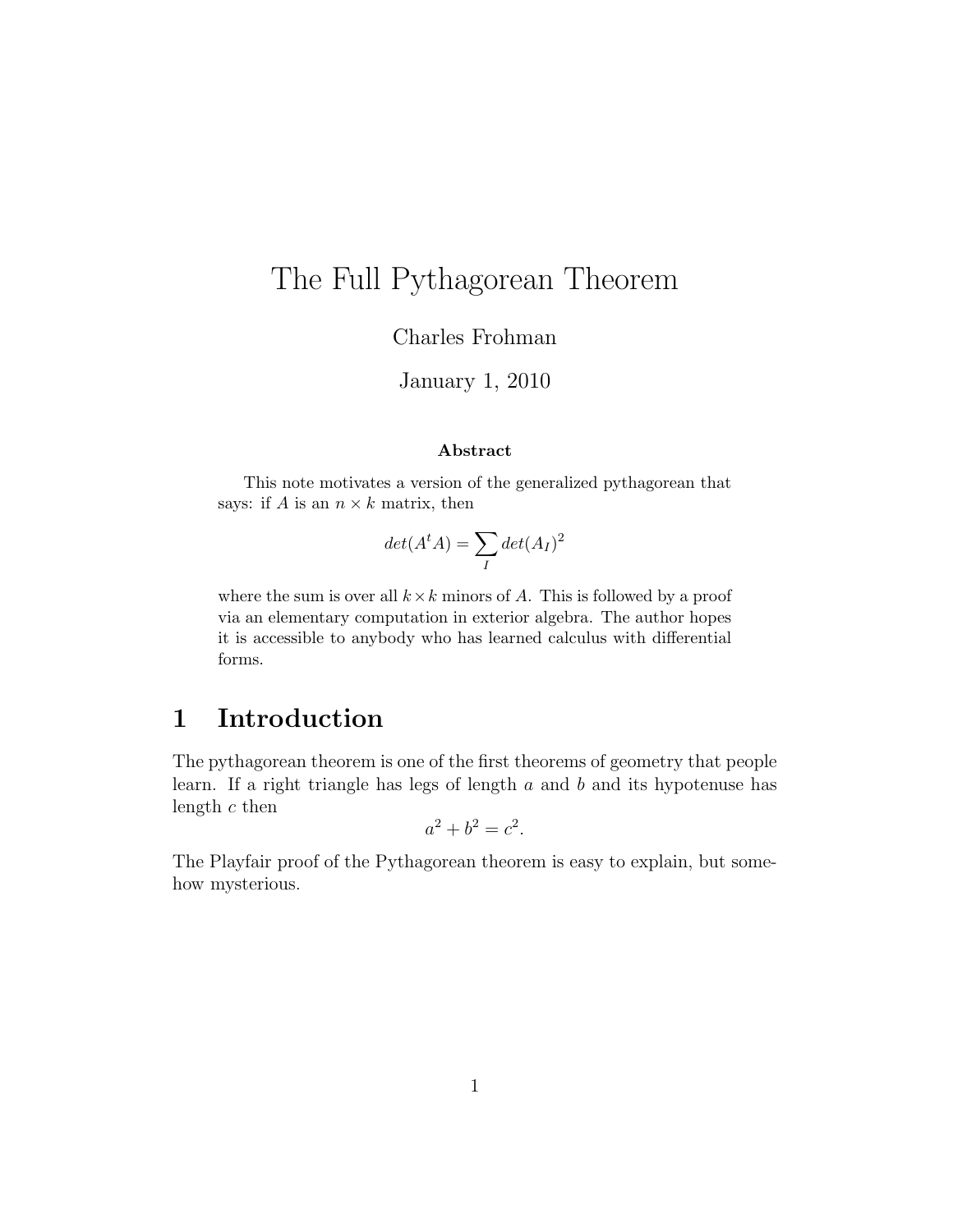

Behold!

The pythagorean theorem leads to the distance formula in the plane. If  $\sqrt{ }$  $(x_1, y_1), (x_2, y_2)$  are two points in the plane the distance between them is  $(x_1 - x_2)^2 + (y_1 - y_2)^2$ , which flows from the pythagorean theorem via the diagram below.



If you tell someone that the Pythagorean theorem generalizes to any dimension, often they will think that the generalization is just the distance formula for points in  $\mathbb{R}^n$ . However, suppose that T is the tetrahedron with vertices at  $(0, 0, 0)$ ,  $(a, 0, 0)$ ,  $(0, b, 0)$ , and  $(0, 0, c)$ .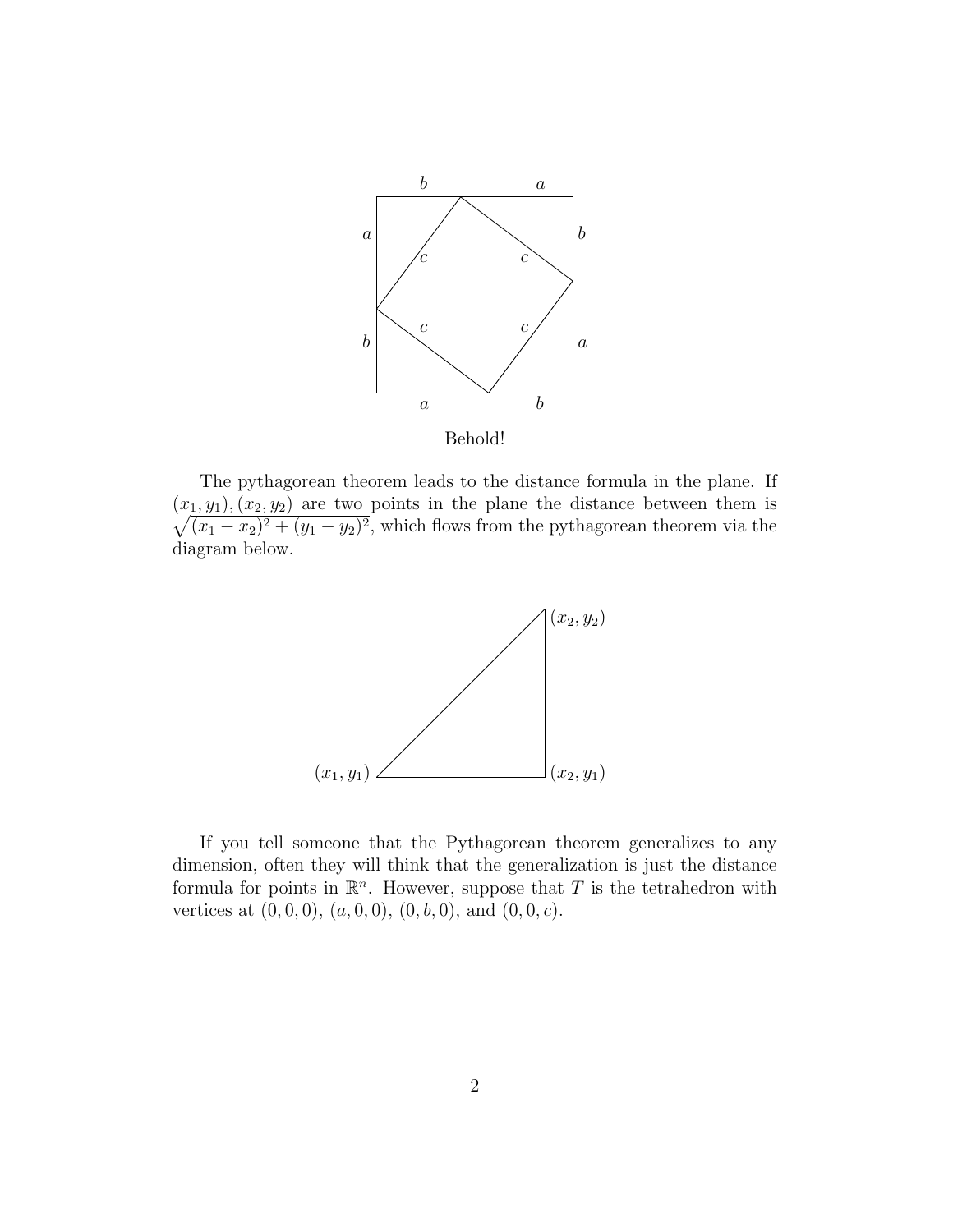

You can imagine that the tetrahedron has three legs, which are right triangles that lie in the  $xy$ -plane,  $xz$ -plane, and  $yz$ -plane. The hypotenuse is the triangle having vertices  $(a, 0, 0), (0, b, 0)$  and  $(0, 0, c)$ . The sum of the squares of the areas of the three legs is

$$
\frac{1}{4}a^2b^2 + \frac{1}{4}a^2c^2 + \frac{1}{4}b^2c^2.
$$

The base of the hypotenuse is  $\sqrt{a^2 + b^2}$  and its height is  $\sqrt{\frac{a^2b^2}{a^2+b^2}}$  $\frac{a^2b^2}{a^2+b^2}+c^2$ . The area of the hypotenuse is one half of its base times its height,

$$
\frac{1}{2}\sqrt{a^2b^2 + a^2c^2 + b^2c^2}.
$$

Squaring this gives the sum of the squares of the areas of the legs! This computation is sometimes referred to as de Gua's theorem after Jean Paul de Gua de Malves who was an 18th century French mathematician [2].

The statement that this tetrahedron is *right*, boils down to the legs of the tetrahedron being the orthogonal projections of the hypotenuse into the coordinate hyperplanes. The shapes we have been using so far, triangles and tetrahedra, are examples of simplices. Simplices are well and good, but for the sake of discussing the pythagorean theorem in the language of linear algebra, parallelepipeds are better.

Suppose that  $\vec{v} = (a, b, c)$  and  $\vec{w} = (d, e, f)$  are vectors in space. The parallelogram spanned by  $\vec{v}$  and  $\vec{w}$  is everything of the form  $s\vec{v} + t\vec{w}$  where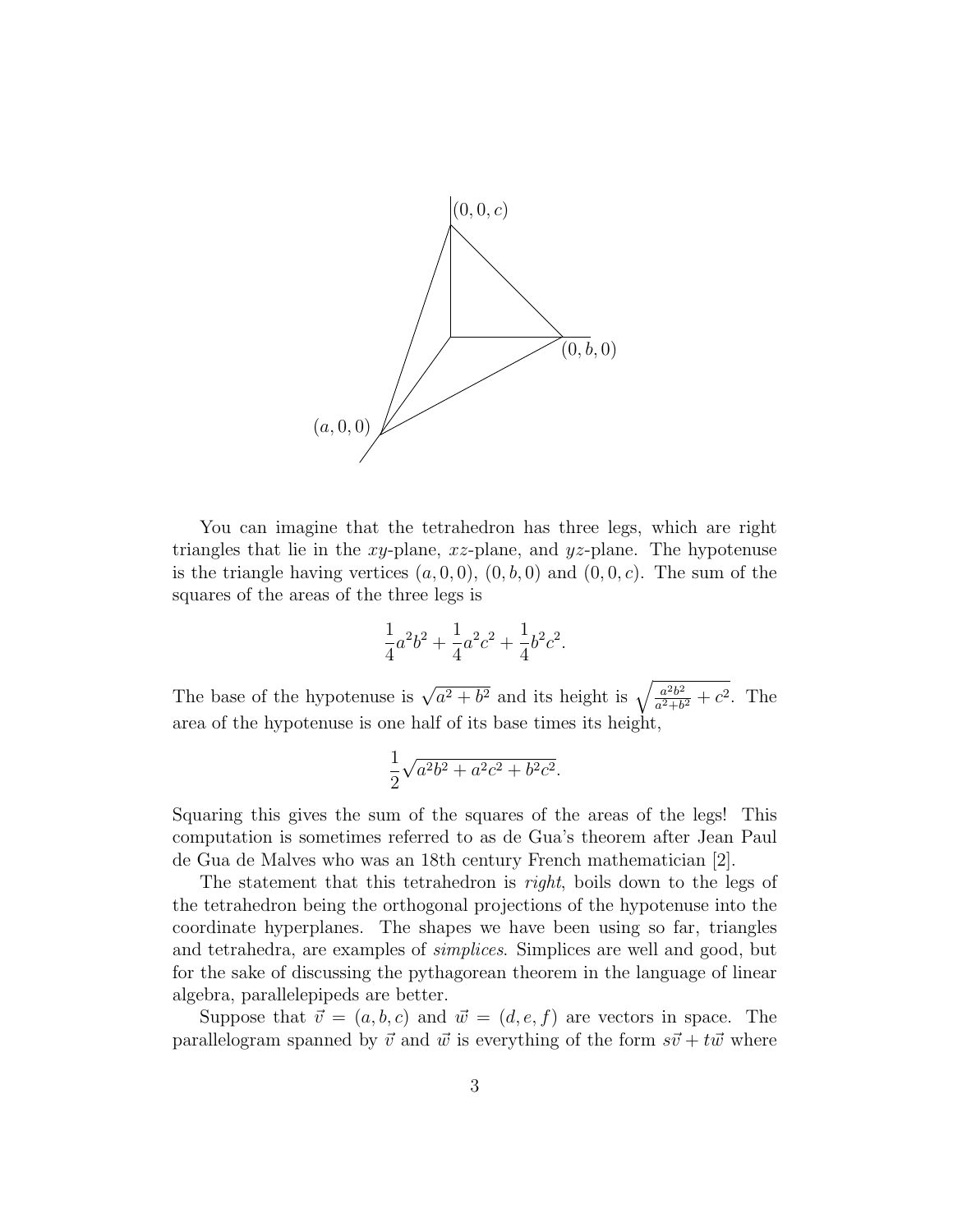$s, t \in [0, 1]$ . The orthogonal projection of the parallelogram into the xyplane is spanned by  $(a, b)$  and  $(d, e)$ . Using the standard area formula via determinants its area is  $|ae-bd|$ . Its orthogonal projection into the yz-plane is spanned by  $(b, c)$  and  $(e, f)$  and has area  $|bf - ce|$ . Finally its projection into the xz-plane is spanned by  $(a, c)$  and  $(d, f)$  and has area  $|af - cd|$ . The pythagorean theorem says that the square of the area of the parallelogram in space is the sum of the squares of the areas of the projections into the coordinate hyperplanes.

$$
(ae - bd)^2 + (bf - ce)^2 + (af - cd)^2
$$

but this is just the norm squared of the cross product  $(a, b, c) \times (d, e, f)$ , which confirms a well known formula for the area of a parallelogram in space.

In general, the parallelepiped spanned by vectors  $\vec{v}_1, \vec{v}_2, \dots, \vec{v}_k$  is everything of the form  $\sum_{i=1}^{k} \lambda_i \vec{v}_i$  where the  $\lambda_i$  vary over the unit interval  $[0, 1]$ . The pythagorean theorem says that if P is a parallelepiped in  $\mathbb{R}^n$  spanned by k-vectors  $\vec{v}_1, \vec{v}_2, \ldots, \vec{v}_k$  then the square of the k-dimensional content of P, is the sum of the squares of the k-dimensional content of the orthogonal projections of P into the k-dimensional coordinate hyperplanes in  $\mathbb{R}^n$ . It is the point of this note to give a statement in linear algebraic terms of this theorem, and prove it.

#### 2 Content

Let V, W be innerproduct spaces, and  $L: V \to W$  a linear map. We can restrict  $L$  to get,

$$
L:\ker L^{\perp}\to \mathrm{im} L,
$$

where by ker  $L^{\perp}$  we mean the subspace of V made up of all vectors that are pependicular to the kernel of  $L$  and by  $\mathrm{im} L$  we mean the image of  $L$ . As  $\ker L^{\perp}$  and  $\mathrm{im}L$  are subspaces of innerproduct spaces they are themselves innerproduct spaces. Hence we can choose orthonormal bases for them and represent L as a matrix  $l_{ij}$  with respect to those bases. The matrix  $l_{ij}$  is square.

**Definition 1.** The content of L, denoted  $c(L)$  is the absolute value of the determinant of any matrix representation  $l_{ij}$  of L with respect to orthonormal bases of the perpendicular to its kernel, and its image.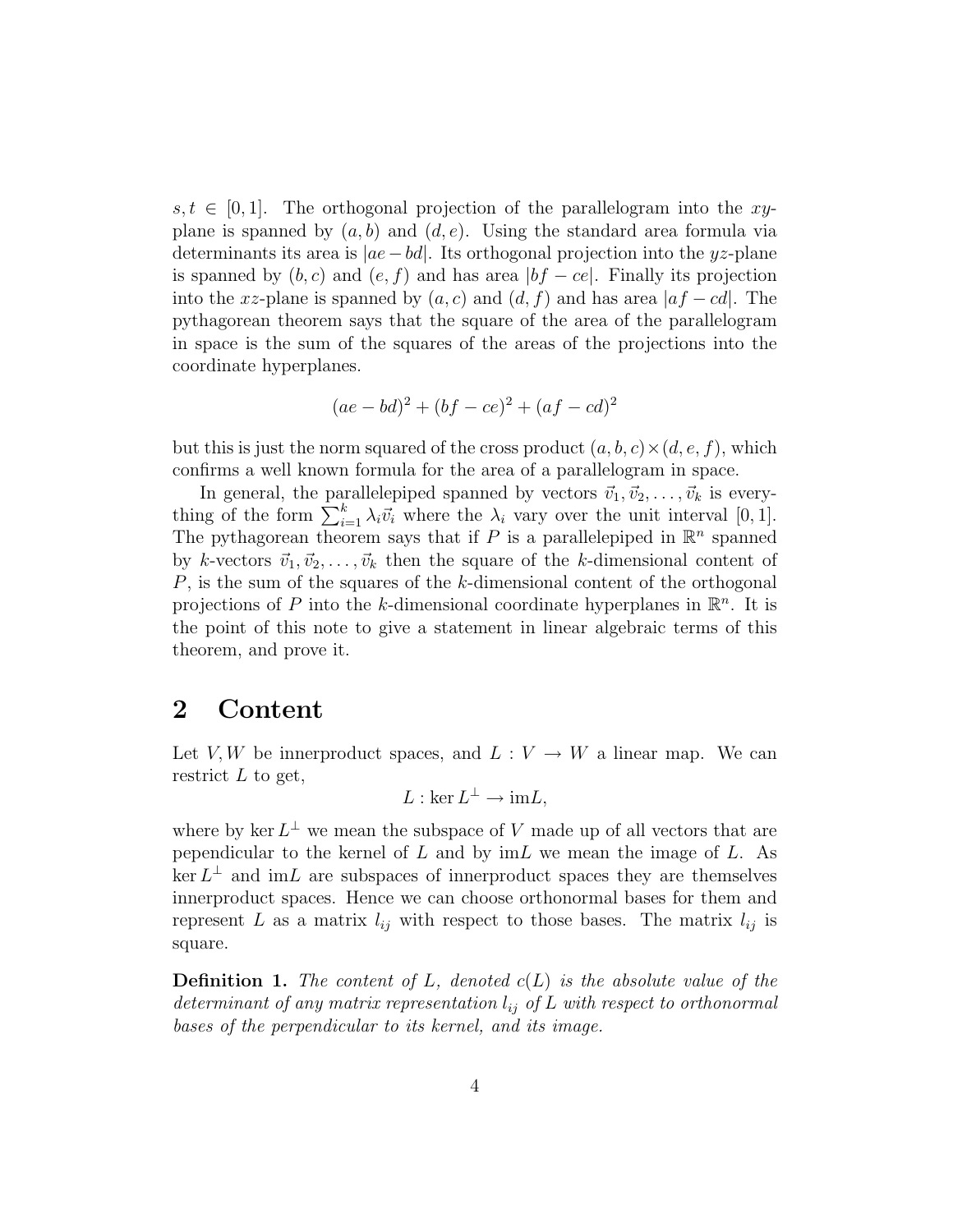The content is not as well behaved as the determinant, for instance it doesn't have a sign. Also the content of the composition of two linear maps is not in general the product of their contents. However,

**Proposition 1.** If  $L: V \to W$  and  $M: W \to U$  are linear maps of innerproduct spaces and im $L = \ker M^{\perp}$  then  $c(M \circ L) = c(M)c(L)$ .

*Proof.* Since  $\text{im} L = \text{ker} M^{\perp}$  one of the orthonormal bases you use to compute  $c(L)$  can be chosen to coincide with one of the orthonormal bases used to compute  $c(M)$ . If  $l_{ij}$  and  $m_{jk}$  are the matrices that represent L and M with respect to this choice, then the matrix representing  $M \circ L$  is the product of  $l_{ij}$ and  $m_{jk}$ . The determinant of the product is the product of the determinants.  $\Box$ 

If  $L: V \to W$  is a linear map of innerproduct spaces then it has an adjoint  $L^*: W \to V$  defined by requiring  $L^*$  to solve the equation,

$$
\langle L(\vec{v}), \vec{w} \rangle_{W} = \langle \vec{v}, L^*(\vec{w}) \rangle_{V}
$$

for all  $\vec{v} \in V$  and  $\vec{w} \in W$  where  $\langle , \rangle_V$  and  $\langle , \rangle_W$  denote the innerproducts in  $V$  and  $W$ . If we have represented  $L$  with respect to orthonormal bases of V and W then the matrix of  $L^*$  with respect to those bases is just the transpose of the matrix representing L. From this it is clear that

$$
c(L) = c(L^*).
$$

Using Proposition 1, and the fact that the image of  $L^*$  is the perpendicular to the kernel of L we arrive at  $c(L \circ L^*) = c(L)^2$ , and using the fact that  $L^{**} = L$  we have  $c(L^* \circ L) = c(L)^2$ .

**Proposition 2.** For any linear map of innerproduct spaces  $L: V \to W$ ,

$$
c(L^* \circ L) = c(L \circ L^*) = c(L)^2.
$$

Suppose  $f : M \to N$  is an immersion of manifolds and N is Riemannian. Choose local coordinates  $x^1, x^2, \ldots, x^k$  at  $p \in M$ . The matrix

$$
g_{ij} = _{T_{f(p)}N}
$$

is the first fundamental form of the induced Riemannian metric on M and the associated volume form is

$$
\sqrt{det(g)}dx^1\wedge\ldots\wedge dx^k.
$$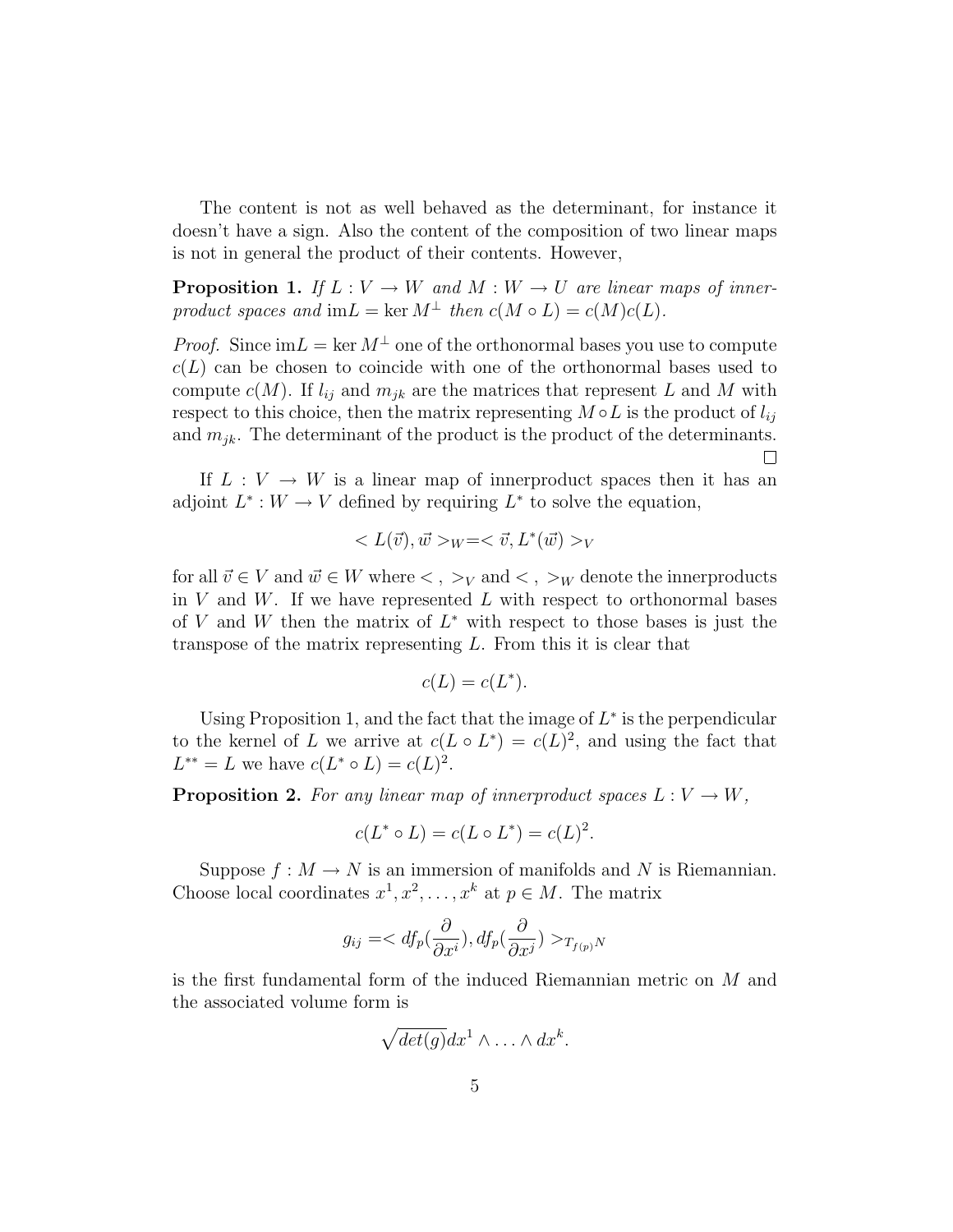You can think of  $\sqrt{det g}(p)$  as the k-dimensional content of the parallelepiped spanned by the vectors

$$
df_p(\frac{\partial}{\partial x^1}|_p), \ldots, df_p(\frac{\partial}{\partial x^k}|_p)
$$

Choose an orthonormal basis for  $T_{f(p)}N$  and let  $\vec{v}_i$  be the column vector representing

$$
df_p(\frac{\partial}{\partial x^i}|_p)
$$

with respect to this basis. Let A be the  $n \times k$ -matrix whose columns are the  $\vec{v}_i$ . Notice that  $A^t A = g$ , so

$$
c(A) = \sqrt{det(g)}.
$$

In general, you can think of an  $n \times k$  matrix A as a list of k column vectors and  $c(A)$  as the k-dimensional content of the parallelepiped spanned by those vectors. Choose  $I \subset \{1, 2, ..., n\}$  with k-elements. We use |I| to denote the cardinality of I. By  $A_I$  I mean the  $k \times k$ -matrix made from the rows of A corresponding to the subset I. The parallelepiped spanned by  $A_I$ can be thought of as the orthogonal projection of the parallelepiped spanned by A into the k-dimensional coordinate hyperplane determined by  $I$ . This brings us to:

**Theorem 1** (Pythagorean Theorem). Let A be an  $n \times k$ -matrix, then

$$
det(A^t A) = \sum_{I \subset \{1, ..., n\} \ |I| = k} det(A_I)^2.
$$

That is, the square of the content of the parallelepiped spanned by  $A$  is equal to the sum of the squares of the orthogonal projections of the parallelepiped into the k-dimensional coordinate hyperplanes.

We will prove this theorem after we develop some vocabulary for manipulating determinants.

### 3 Exterior Algebra and the Proof

Let V be a vector space over k. The exterior algebra  $\Lambda_*(V)$  of V, is the associative algebra over  $k$  that is the quotient of the free unital associative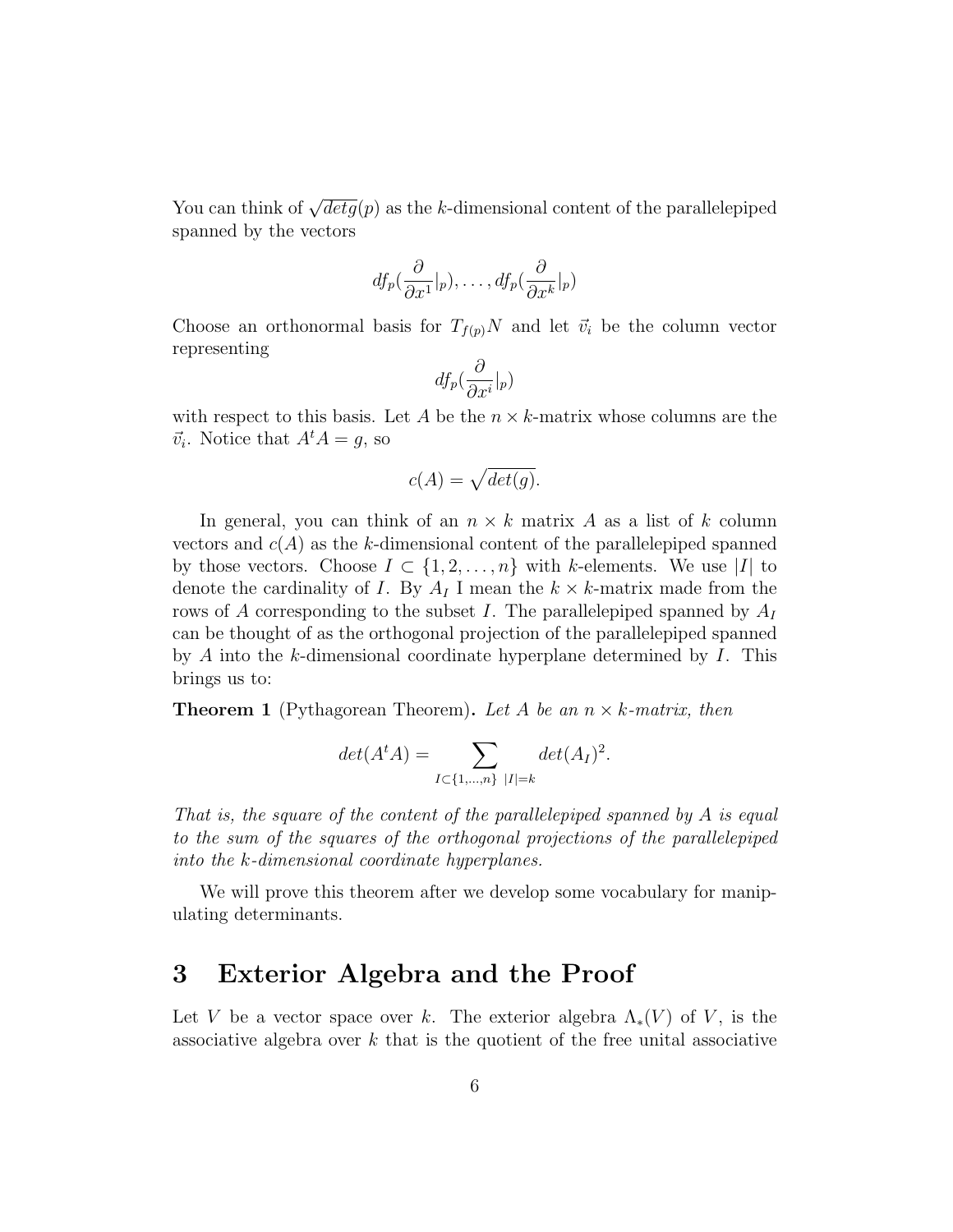algebra over k on V modulo the relations that  $v \wedge v = 0$  for every  $v \in V$ , where we are denoting the multiplication by a wedge  $[1]$ . It is an elementary fact that the relation  $v \wedge v = 0$  for all v implies that  $v \wedge w = -w \wedge v$  for all  $v$  and  $w$ .

We will be working with innerproduct spaces. Suppose that  $e_i$  i  $\in$  $\{1, \ldots, n\}$  is an orthonormal basis of V. If  $I = \{i_1, i_2, \ldots, i_k\} \subset \{1, 2, \ldots, n\}$ with  $i_1 < i_2 \ldots < i_k$  let

$$
e_I = e_{i_1} \wedge e_{i_2} \ldots \wedge e_{i_k}.
$$

If we let  $e_{\emptyset} = 1$ , then the  $e_I$  where I ranges over all subsets of  $\{1, 2, \ldots, n\}$ is a basis for  $\Lambda_*(V)$  In fact,  $\Lambda_*(V)$  is graded by |I|. We let  $\Lambda_i(V)$  be the subspace spanned by all  $e_I$  with  $|I| = i$ . Notice  $\Lambda_i(V)$  has dimension  $\binom{n}{i}$  $\binom{n}{i}$  . We make  $\Lambda_*(V)$  into an innerproduct space, by declaring that the  $e_I$  are an orthonormal basis.

If  $W$  is any innerproduct space we denote the identity map from  $W$  to itself by  $Id_W$ . If  $L: V \to W$  is a linear map of innerproduct spaces then for all i, it induces  $\Lambda_i(L): \Lambda_i(V) \to \Lambda_i(W)$ , for all i. It is defined by letting

$$
L(\vec{v}_1 \wedge \vec{v}_2 \ldots \wedge \vec{v}_i) = L(\vec{v}_1) \wedge L(\vec{v}_2) \wedge \ldots \wedge L(\vec{v}_i).
$$

The assignment  $L \to \Lambda_i(L)$ , is functorial as

$$
\Lambda_i(Id_V)=Id_{\Lambda_i(V)},
$$

and

$$
\Lambda_i(L \circ M) = \Lambda_i(L) \circ \Lambda_i(M).
$$

where  $L: V \to W$  and  $M: W \to U$  are any linear mappings between innerproduct spaces.

**Proposition 3.** If we choose orthonormal bases  $e_j$  for V and  $f_i$  for W and let  $l_{ij}$  be the matrix of f with respect to these bases, if  $|J| = i$  then

$$
L(e_J) = \sum_{|I|=i} M_{IJ} f_I
$$

where  $M_{IJ}$  is the determinant of the  $i \times i$  submatrix of  $l_{ij}$  whose rows and columns come respectively from the sets I and J in order.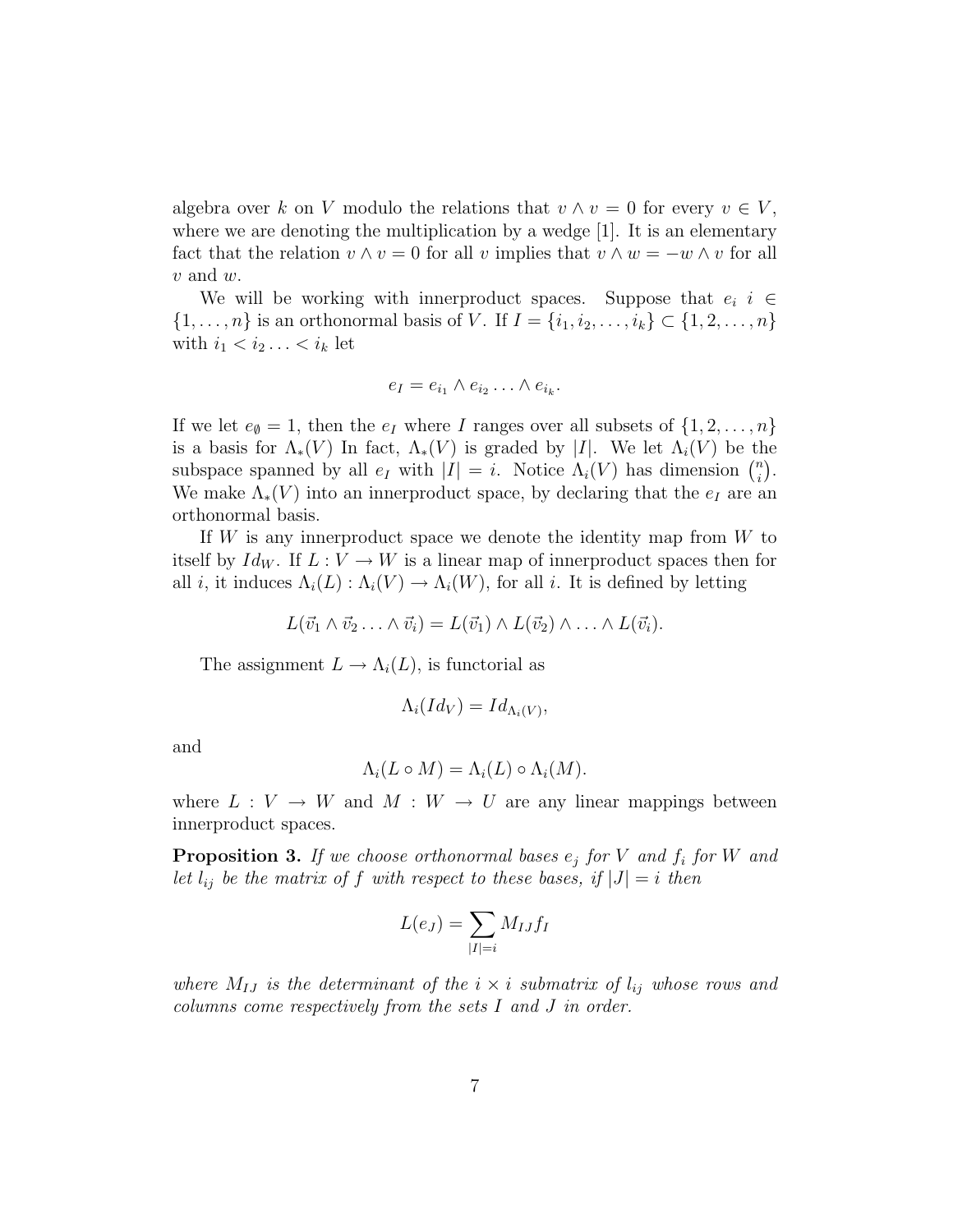*Proof.* Notice that  $L(e_j) = \sum_i l_{ij} f_i$ . Expanding,

$$
\Lambda(L)_i(e_J) = (L(e_{j_1}) \wedge \ldots \wedge L(e_{j_i})) =
$$

$$
(\sum_k l_{kj_1} f_k) \wedge (\sum_k l_{kj_2} f_k) \ldots \wedge (\sum_k l_{kj_k} f_k)
$$

After a lot of cancellation and reordering we arrive at:

$$
= \sum_{I \subset \{1,\ldots,n\}} \sum_{\sigma \in S_i} sgn(\sigma) \left( \prod_{m=1}^k l_{i_m,j_{\sigma(m)}} \right) f_I,
$$

where  $S_i$  denotes the symmetric group on i letters, and  $sgn(\sigma)$  is the sign of the permutation sigma. Notice that the sum over  $S_i$  of the signed products is a classical formula for the determinant, so it reduces to

$$
=\sum_{|I|=i}M_{IJ}f_I
$$

where the  $M_{IJ}$  is the determinant of the minor whose entries are indexed by ij with  $i \in I$  and  $j \in J$ ..  $\Box$ 

Now suppose that  $dim(V) = dim(W) = k$ . Notice  $dim\Lambda_k(V) = dim\Lambda_k(W) =$ 1, and

$$
\Lambda_k(L)(e_{\{1,\dots,k\}}) = det(l_{ij})f_{\{1,\dots,k\}}.
$$

**Proposition 4.** If  $L: V \to W$  is a linear map of innerproduct spaces then the map  $\Lambda_i(L^*)$  is equal to  $\Lambda_i(L)^*$ .

*Proof.* Choose orthonormal bases  $e_j$  and  $f_i$  for V and W respectively. That way, if  $l_{ij}$  is the matrix of L with respect to those bases then the matrix of  $L^*$ is  $l_{ji}$ . Notice  $e_j$  and  $f_I$  are orthonormal bases of  $\Lambda_i(V)$  and  $\Lambda_i(W)$  where we let  $I$  and  $J$  range over subsets with  $i$  elements in their respective index sets. Hence if  $\mathcal{L}_{IJ}$  is the matrix of  $\Lambda_i(L)$  with respect to the bases  $e_J$  and  $f_I$  then the matrix of  $\Lambda_i(L^*)$  is  $\mathcal{L}_{JI}$ . Here I am using the fact that the determinant of the transpose of a matrix is equal to the determinant of the matrix in computing the coefficients of the matrix for  $\Lambda_i(L^*)$ .  $\Box$ 

We are ready.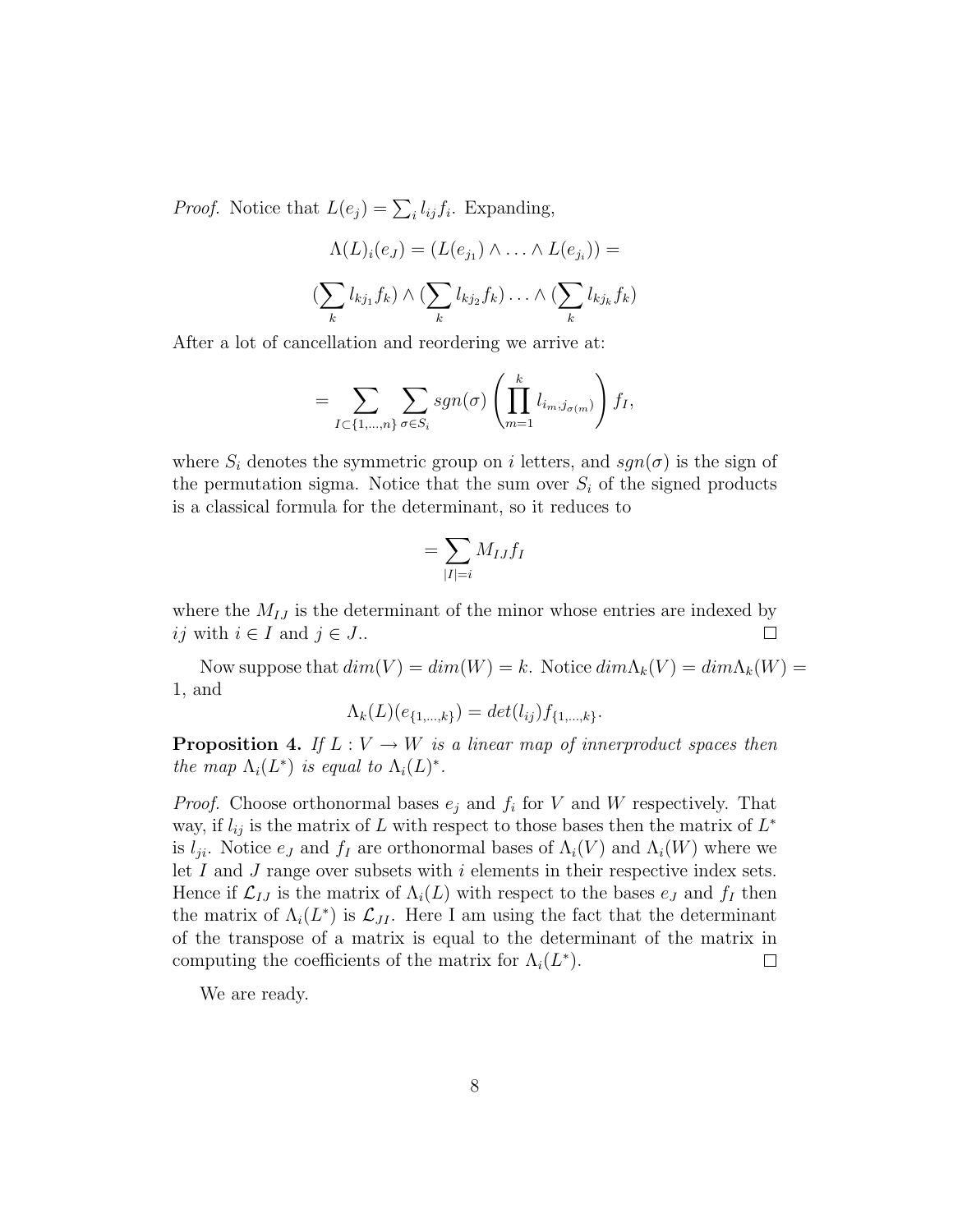*Proof.* Theorem 1 Let A be an  $n \times k$  matrix, which we can view as the matrix of a linear map  $\mathcal{A}: \mathbb{R}^k \to \mathbb{R}^n$  with respect to the standard orthonormal bases. The determinant of  $A<sup>t</sup>A$  is expressed as

$$
\Lambda_k(\mathcal{A}^* \circ \mathcal{A})(e_{\{1,\ldots,k\}}) = det(A^t A)e_{\{1,\ldots,k\}}.
$$

By the functoriality of  $\Lambda_k$  the left hand side is

$$
\Lambda_k(\mathcal{A}^*) \circ \Lambda_k(\mathcal{A})(e_{\{1,\ldots,k\}}).
$$

However, we have

$$
\Lambda_k(\mathcal{A})(e_{\{1,\ldots,k\}}) = \sum_{I \subset \{1,\ldots n\} \ |I|=k} det(A_I)e_I,
$$

where  $det(A_I)$  is the determinant of the  $k \times k$ -matrix whose rows correspond to the rows of A whose index is in I. Recall,  $\Lambda_k(A^*) = \Lambda_k(A)^*$ . Going back to the definition of adjoint we arrive at

$$
\Lambda_k(A^*)(e_I) = \det(A_I)e_{\{1,\ldots,k\}}.
$$

Therefore,

$$
\Lambda_k(\mathcal{A}^*) \circ \Lambda_k(\mathcal{A})(e_{\{1,\ldots,k\}}) = \Lambda_k(A^*)(\sum_{I \subset \{1,\ldots n\} \ |I|=k} det(A_I)e_I) =
$$

$$
\sum_{I \subset \{1,\dots n\} \ |I|=k} det(A_I) \Lambda_k(A^*)(e_I) =
$$

$$
\left(\sum_{I \subset \{1,\dots n\} \ |I|=k} det(A_I)^2\right) e_{\{1,\dots,k\}}.
$$

Putting it all together we have,

$$
det(A^t A) = \sum_{I \subset \{1, \dots n\} \ |I|=k} det(A_I)^2.
$$